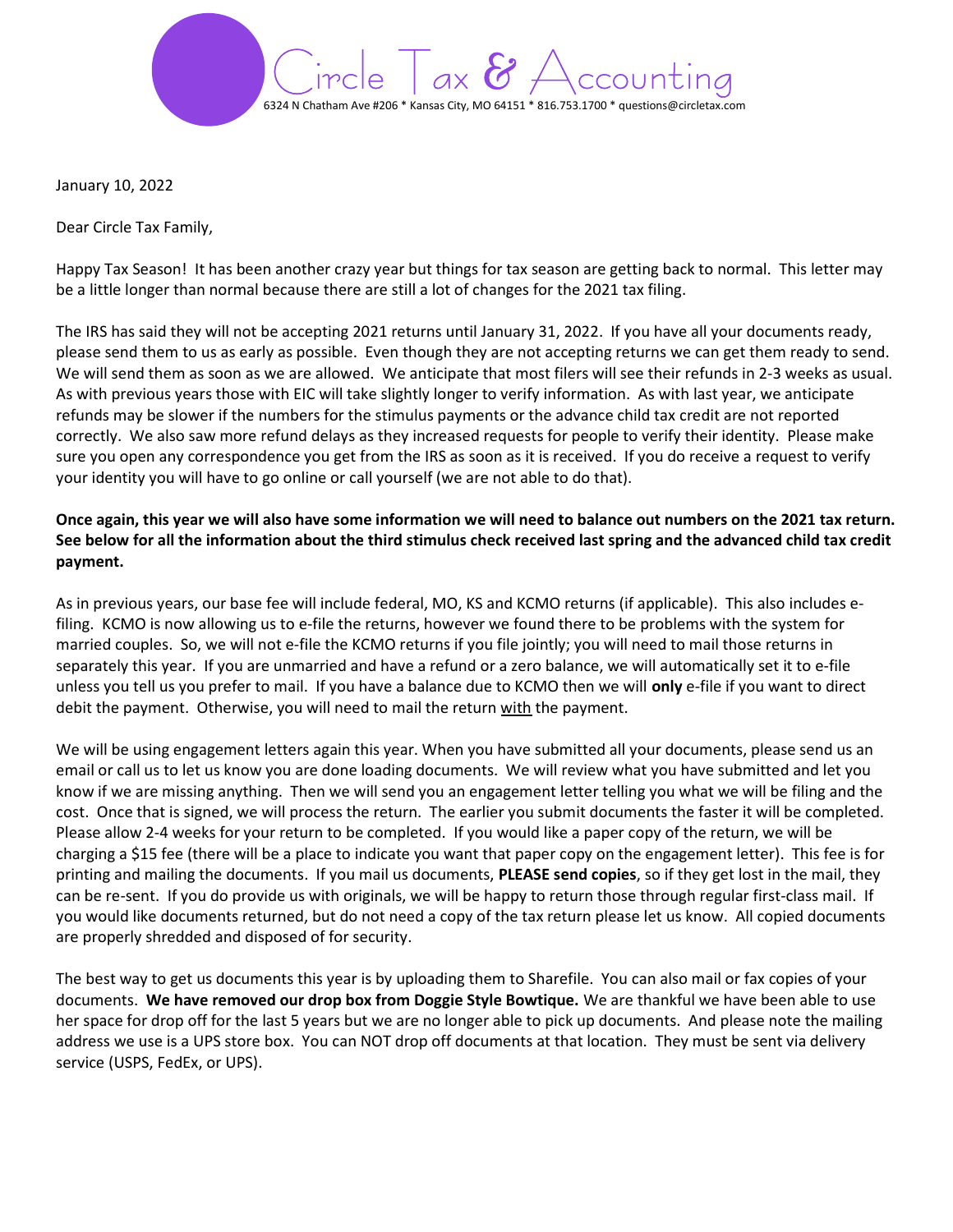

6324 N Chatham Ave #206 \* Kansas City, MO 64151 \* 816.753.1700 \* questions@circletax.com

The best way to contact us during tax season is by calling our main number at 816-753-1700 or by sending an email to questions@circletax.com. Please use this email address as it is monitored by me and my staff members. Please call or email if you have any questions or concerns. We are unable to respond to text messages during tax season. Also note I still have one child doing virtual school this year. My employees are working hard to take information and get back to you with answers. Please provide them with detailed information or send an email if you think it is too complex. My child has zoom meetings throughout the day and it makes it hard for me to be on phone calls during school hours. However, I do my best to get back to people when I can, so please leave as much information as possible with my staff.

Also note that this year you may hear a new voice on the end of the phones. After 9 years of working with Circle Tax & Accounting Sandy has announced she is ready to retire again. Laura will be working during tax season to learn the ropes and to take over after Sandy leaves. Laura worked for me a few years ago when I had the office open in Westport. So, she's not completely new but will be learning through all our processes.

This year our deadline to receive documents, if you want them completed by the due date will be March 25<sup>th</sup>. PLEASE NOTE: The due date for this year is April 18<sup>th</sup> (due to Emancipation Day being observed on April 15<sup>th</sup>). If for some reason you believe that you will not have all your documents by then, please provide us with what you do have as early as possible and let us know you are still waiting. It is much easier to add one more document then to go through a dozen. If you need to file an extension, we do charge a \$25 fee before filing the extension. This fee is then taken off the final bill. An extension only gives you additional time to file your return. If you owe money it is due by April  $18<sup>th</sup>$ otherwise you will pay additional penalties and interest until your bill is paid in full.

Finally, we appreciate you telling your friends about us, we will take on a limited number of new clients this year if you would like to refer a friend to us. If someone is looking for a new accountant we would prefer they contact us during off season so we can determine if it is a good fit outside of our busy time.

Sincerely,

Aimee L Sanita

Aimee L Sanita, EA

Please check out or website www.circletax.com for all the up-to-date information. You can also follow us on Facebook @CircleTaxAccounting (https://www.facebook.com/CircleTaxAccounting).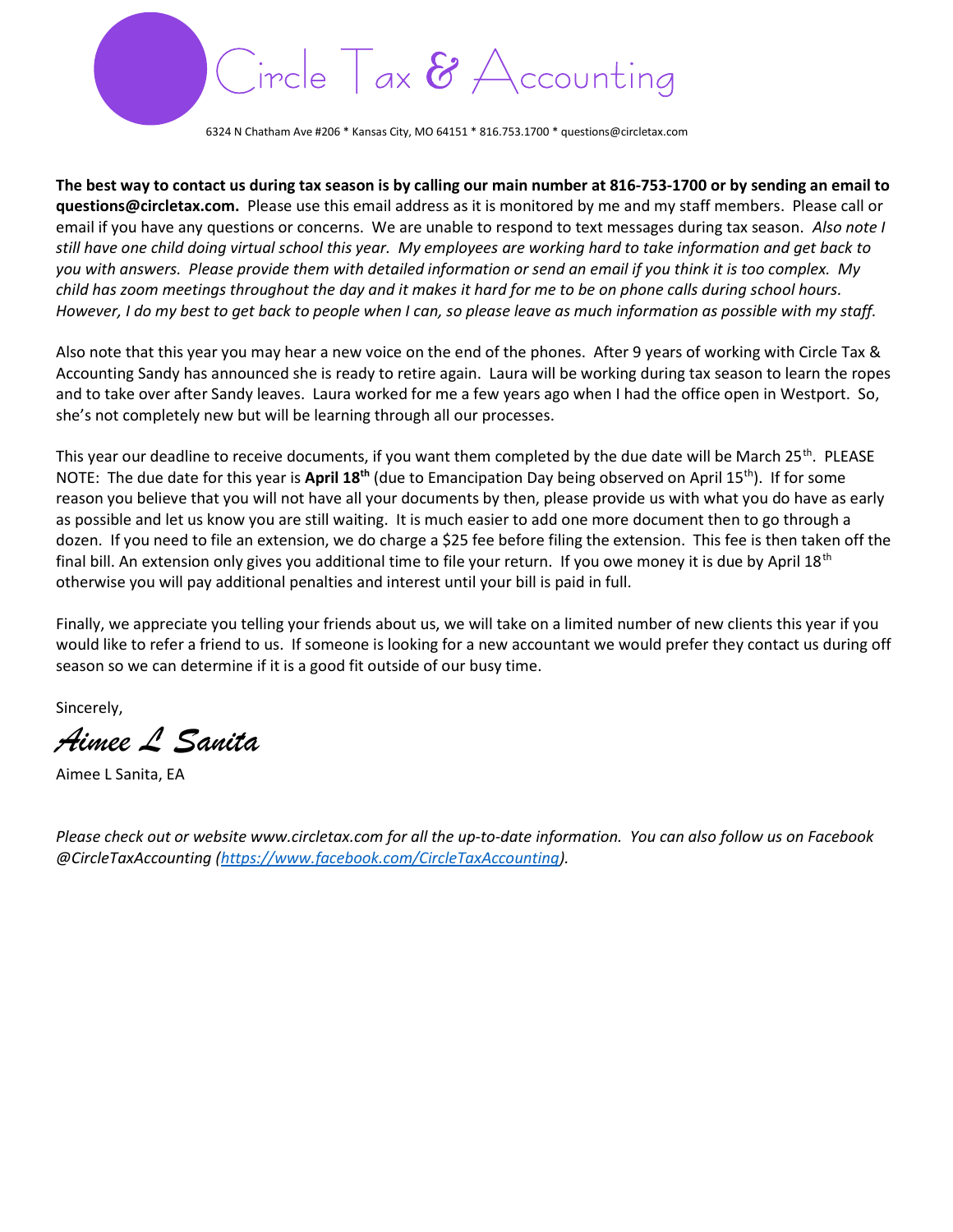

6324 N Chatham Ave #206 \* Kansas City, MO 64151 \* 816.753.1700 \* questions@circletax.com

Here are a few things you may have questions about this year with changes due to COVID:

#### Income

- 1. Unemployment—A lot of people still received unemployment into 2021. If you did collect unemployment for even a week or two you will receive a 1099. They may not mail those documents out. You may have to log into your online account. For those that received unemployment payments you will receive a 1099 showing the amount paid and any withholding. Please realize that you had the option to withhold federal taxes but not state. So, you will most likely have to pay some state taxes if you collected unemployment. The unemployment is reported to the state you earned it from even if you live in a different state. Please note that for the 2020 tax year, there was a special law that allowed you to exclude up to \$10,200. This is NOT the case in 2021. You will need to report all unemployment income to both federal and state this year. Also note we've seen a lot of Unemployment fraud in the last 2 years. If you receive any kind of tax document, PLEASE open it. If it's not correct you will want to contact the issuer and let them know.
- 2. Retirement Distributions—In 2020 there was a special rule that allowed you to spread your 401k/IRA distributions over 3 years. That was a special rule just for 2020. You also have the option to put money back into the account by the end of the third year (based on when you took the distribution). If you made the election to have the money taxed over 3 years, we will automatically report 1/3 of that amount on the 2021 tax return, unless you tell us you've repaid some amount. Please realize that all the taxes you had withheld were included on the 2020 tax return, so you will have to pay tax on that amount this year. If you did return any money to the account, please let us know so we can properly report it. And remember you have three years from the time of distribution to put the money back into the account if you are planning on returning the funds.

## **Deductions**

- 3. Working from home as an employee—Unfortunately with the Tax Cuts and Jobs Act unreimbursed employee expenses were discontinued. Thus, the deduction for home office was removed along with any other expenses you incur as an employee. So even if you are still working from home there is no deduction for that.
- 4. Working from home for Self-Employed—If you are a contractor or business owner (not an S-Corp owners/employee) you may already be deducting your home office. However, if you have not taken it in the past, we can still consider those this year.
- 5. Charitable Contributions—You will once again be able to deduct up to \$300 (\$600 Married filing joint) for Charitable Contributions even if you do not itemize deductions. These are for CASH contributions not donated goods.